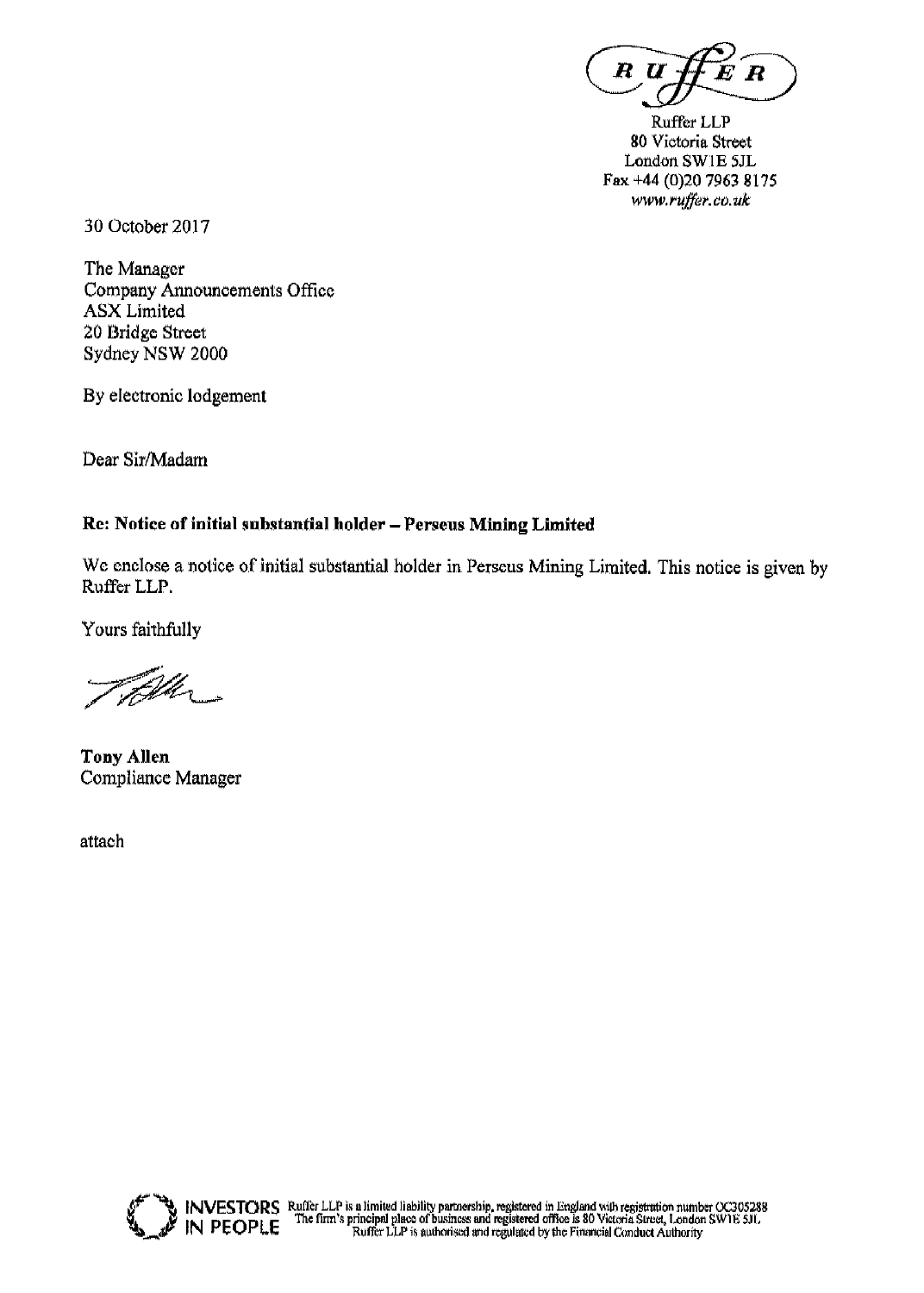### **Form 603**

**Corporations Act 2001** Section 671B

# Notice of initial substantial holder

| To Company Name/Scheme               | Perseus Mining Limited |  |  |  |
|--------------------------------------|------------------------|--|--|--|
| <b>ACN/ARSN</b>                      | 106 808 986            |  |  |  |
| 1. Details of substantial holder (1) |                        |  |  |  |
| Name                                 | Ruffer LLP             |  |  |  |
| ACN/ARSN (if applicable)             |                        |  |  |  |
|                                      |                        |  |  |  |

The holder became a substantial holder on 30/10/2017

### 2. Details of voting power

The total number of votes attached to all the voting shares in the company or voting interests in the schome that the substantial holder or an associate (2) had a relevant interest (3) in on the date the substantial holder became a substantial holder are as follows:

| Class of securities (4) | Number of securities | Person's votes (5) | Voting power (6) |  |
|-------------------------|----------------------|--------------------|------------------|--|
| Ordinary Fully Paid     | 51, 617, 934         | 51,617,934         | 5.00%            |  |
|                         |                      |                    |                  |  |
|                         |                      |                    |                  |  |

#### 3. Details of relevant interests

The nature of the relevant interest the substantial holder or an associate had in the following voting securities on the date the substantial holder became a substantial holder are as follows:

| Holder of relevant interest | Nature of relevant interest (7)                                                                                                                                                                                                                                                                                                                                                                                                                                                                    |            |
|-----------------------------|----------------------------------------------------------------------------------------------------------------------------------------------------------------------------------------------------------------------------------------------------------------------------------------------------------------------------------------------------------------------------------------------------------------------------------------------------------------------------------------------------|------------|
|                             | Ruffer LLP has entered into Investment<br>Management Agreements (TMAs) under<br>which it serves as investment advisor<br>to over 6,000 discretionary clients<br>(collectively, the "Accounts"). Only<br>one of these Account clients is<br>currently the beneficial holder of the<br>Issuer's securities, being a<br>collective investment scheme called CF<br>Ruffer Gold Fund. However, in the<br>future it is possible that the Issuer's<br>securities may be held by other Account<br>clients. |            |
| Ruffer LLP                  | As investment manager, Ruffer LLP is<br>empowered to exercise all voting<br>rights and make investment decisions<br>regarding the Issuer's securities held<br>by the Accounts.                                                                                                                                                                                                                                                                                                                     | 51,617,934 |
|                             | Under each IMA, Ruffer LLP is entitled<br>to be paid a fee for providing<br>investment advice to the discretionary<br>client and the discretionary client is<br>entitled to terminate the IMA in<br>certain circumstances by giving notice<br>to Ruffer LLP.                                                                                                                                                                                                                                       |            |
|                             | Ruffer LLP may be deemed to have a<br>relevant interest in the Ordinary<br>Fully Paid Shares held for such<br>Accounts as Ruffer LLP is empowered to<br>exercise all voting rights and make<br>investment decisions regarding the<br>Issuer's securities held by the                                                                                                                                                                                                                               |            |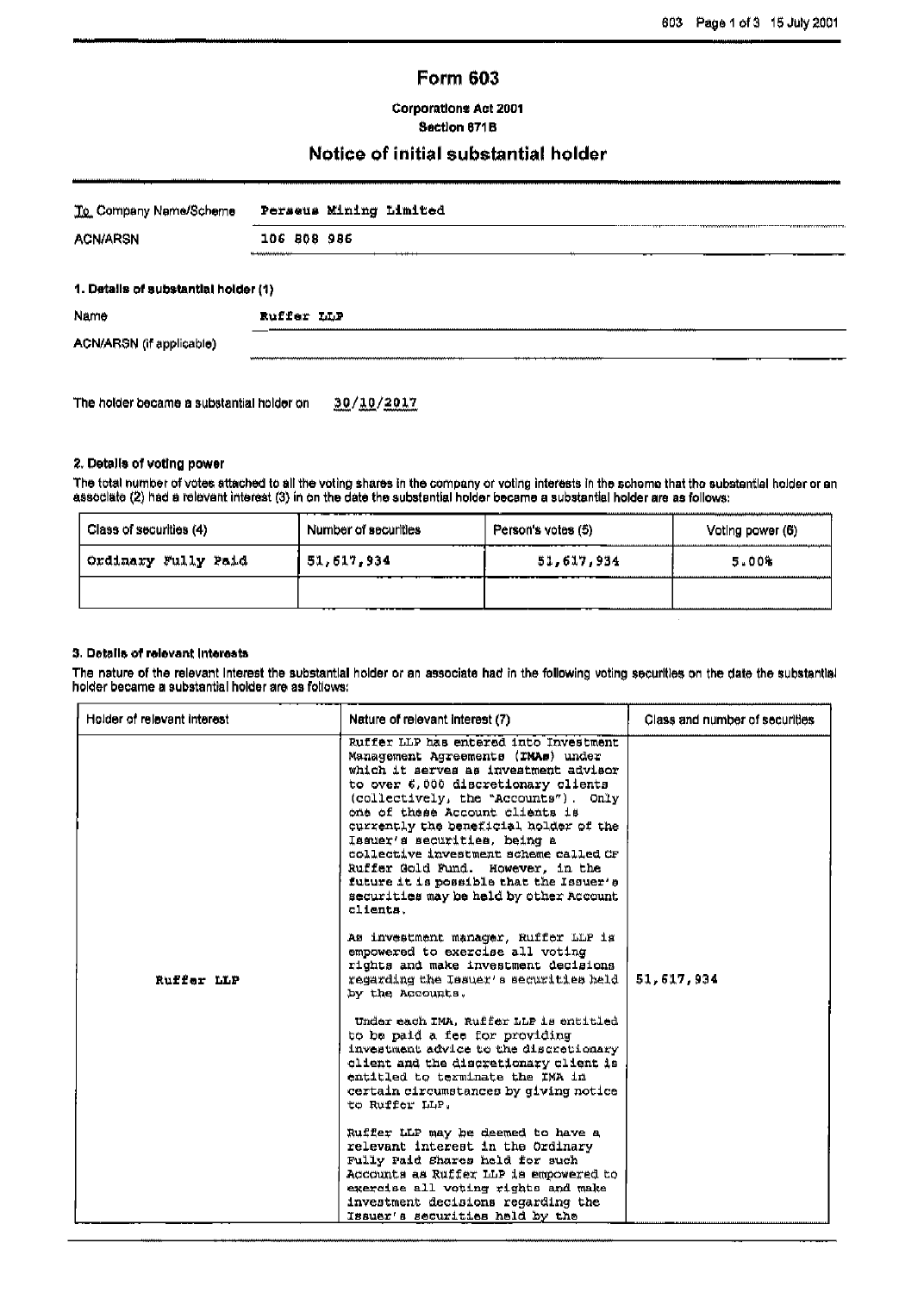| relevant Account or Accounts.                                                                                                                                                                                                                                                                                          |  |
|------------------------------------------------------------------------------------------------------------------------------------------------------------------------------------------------------------------------------------------------------------------------------------------------------------------------|--|
| Bank of New York Mellon SA/NV is the<br>registered holder of the securities<br>and the depositary for CF Ruffer Gold<br>Fund.                                                                                                                                                                                          |  |
| Accompanying this form is an extract of<br>the investment management agreement<br>(Annexure A) between Ruffer LLP and<br>Capita Financial Managers Limited (the<br>authoriged corporate director of CF<br>Ruffer Gold Fund) under which Ruffer<br>LLP is authorised to manage the<br>portfolio of CF Ruffer Gold Fund. |  |
|                                                                                                                                                                                                                                                                                                                        |  |

### 4. Details of present registered holders

The persons registered as holders of the securities referred to in paragraph 3 above are as follows:

| relevant<br>interest                                                  | Registered holder of<br>securities           | Person entitled to be<br>registered as<br>holder | Class and number of securities                              |
|-----------------------------------------------------------------------|----------------------------------------------|--------------------------------------------------|-------------------------------------------------------------|
| Ruffer LLP<br>----------------------------<br>----------------------- | York<br>Nmw<br>оt<br>Bank<br>BA/NV<br>Mellon | Ruffer LLP                                       | 51,617,934 ordinary<br><b>Bhares</b><br>------------------- |
|                                                                       |                                              |                                                  | ---                                                         |

#### 5. Consideration

The consideration paid for each relevant interest referred to in paragraph 3 above, and acquired in the four months prior to the day that the substantial holder became a substantial holder became a substantial holder is as

| Holder of relevant<br>interest | Consideration (9)<br>Date of acquisition |                |          | Class and number of securities |  |
|--------------------------------|------------------------------------------|----------------|----------|--------------------------------|--|
|                                |                                          | Cash           | Non-cash |                                |  |
| Ruffer LLP                     | 30/06/2017                               | 211,255.72 AUD |          | 728, 468 ordinary shares       |  |
| Ruffer LLP                     | 03/07/2017                               | 78.635.67 AUD  |          | 271,532 ordinary shares        |  |
| Ruffer LLP                     | 04/07/2017                               | 199,722.88 AUD |          | 713, 296 ordinary shares       |  |
| Ruffer LLP                     | 05/07/2017                               | 80,277.12 AUD  |          | 286,704 ordinary shares        |  |
| Ruffer LLP                     | 27/10/2017                               | 107,466.98 AUD |          | 336,676 ordinary shares        |  |
| Ruffer LLP                     | 30/10/2017                               | 84,026.69 AUD  |          | 263, 324 ordinary shares       |  |

#### 6. Associates

The reasons the persons named in paragraph 3 above are associates of the substantial holder are as follows:

| Name and ACN/ARSN (if applicable) | Nature of association |  |  |
|-----------------------------------|-----------------------|--|--|
| II/A                              |                       |  |  |
|                                   |                       |  |  |

### 7. Addresses

The addresses of persons named in this form are as follows:

| Ruffer LLP | 80 Victoria Street, London, SWIE 5JL |  |
|------------|--------------------------------------|--|
|            |                                      |  |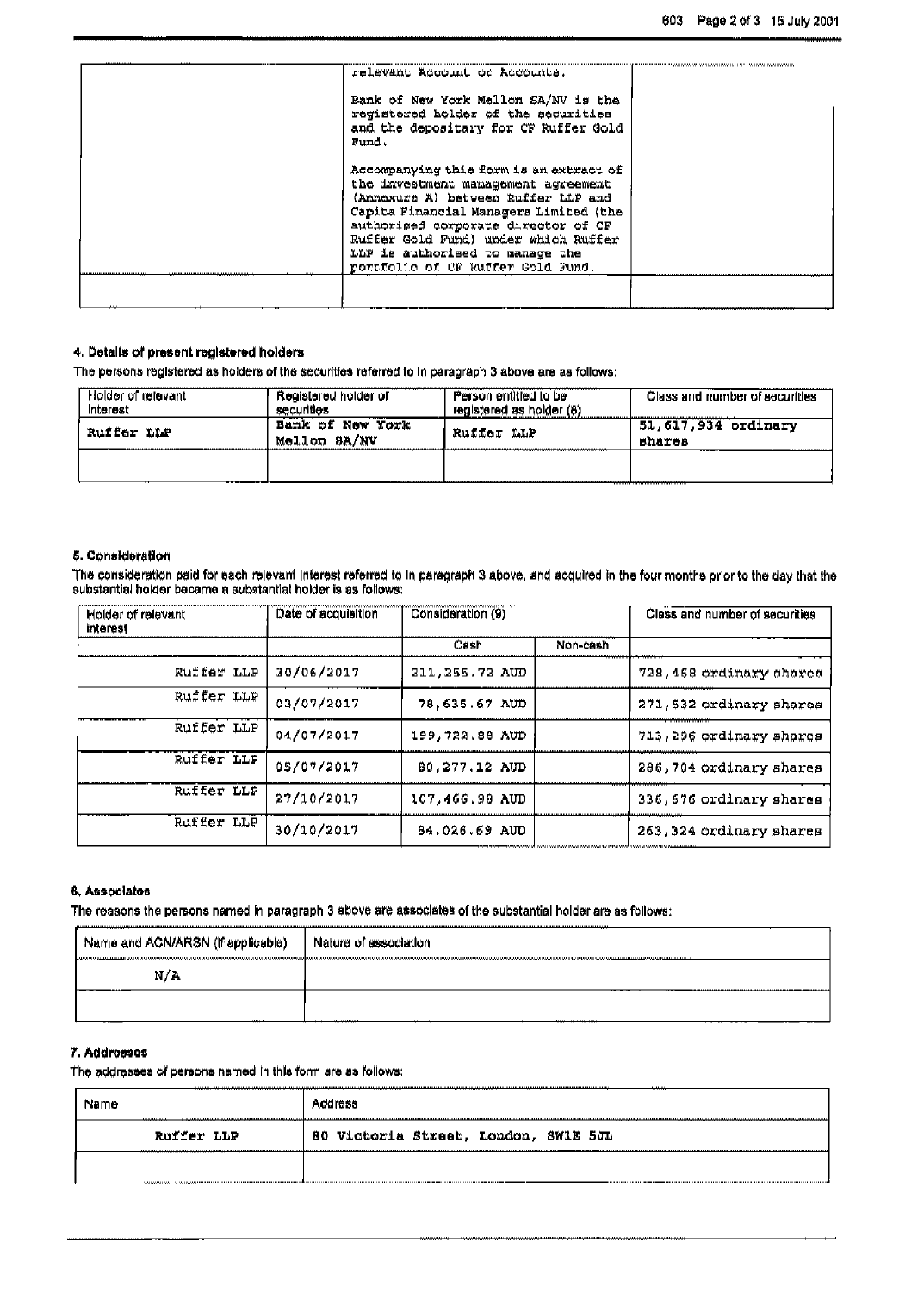| The first service and construction of the first<br>Contractor of the theory of<br><b>Signature</b> |                                                                                                                                                                                                                                      |          |                    |
|----------------------------------------------------------------------------------------------------|--------------------------------------------------------------------------------------------------------------------------------------------------------------------------------------------------------------------------------------|----------|--------------------|
| print name                                                                                         | Tony Allen                                                                                                                                                                                                                           | capacity | Compliance Officer |
| sign here                                                                                          | <u> Indian Samuel Sandard Samuel School (1986) en die Soos ander Soos ander Soos ander Soos ander Soos ander Soos ander Soos ander Soos ander Soos ander Soos ander Soos ander Soos ander Soos ander Soos ander Soos ander Soos </u> | date     | 30/10/2017         |

#### **DIRECTIONS**

- $(1)$ If there are a number of substantial holders with similar or related relevant interests (eq. a corporation and its related corporations, or the manager and trustee of an equity trust), the names could be included in an annexure to the form. If the relevant interests of a group of persons are essentially similar, they may be referred to throughout the form as a specifically named group if the membership of each group, with the names and addresses of members is clearly set out in paragraph 7 of the form,
- $(2)$ See the definition of "associate" in section 9 of the Corporations Act 2001.
- See the definition of "relevant interest" in sections 608 and 671B(7) of the Corporations Act 2001.  $(3)$
- $(4)$ The voting shares of a company constitute one class unless divided into separate classes.
- The total number of votes attached to all the voting shares in the company or voting interests in the scheme (if any) that the person or an  $(5)$ associate has a relevant interest in.
- $(6)$ The person's votes divided by the total votes in the body corporate or scheme multiplied by 100.
- $(7)$ Include details of:
	- any relevant agreement or other circumstances by which the relevant interest was acquired. If subsection 671B(4) applies, a copy of  $\left( a\right)$ any document setting out the terms of any relevant agreement, and a statement by the person giving full and accurate details of any contract, scheme or arrangement, must accompany this form, together with a written statement certifying this contract, scheme or arrangement; and
	- any qualification of the power of a person to exercise, control the exercise of, or influence the exercise of, the voting powers or disposal  $(b)$ of the securities to which the relevant interest relates (indicating clearly the particular securities to which the qualification applies).

See the definition of "relevant agreement" in section 9 of the Corporations Act 2001.

- If the substantial holder is unable to determine the identity of the person (eg. if the relevant interest arises because of an option) write  $(8)$ "unknown".
- Details of the consideration must include any and all benefits, money and other, that any person from whom a relevant interest was acquired  $(9)$ has, or may, become entitled to receive in relation to that acquisition. Details must be included even if the benefit is conditional on the happening or not of a contingency. Details must be included of any benefit paid on behalf of the substantial holder or its associate in relation to the acquisitions, even if they are not paid directly to the person from whom the relevant interest was acquired.